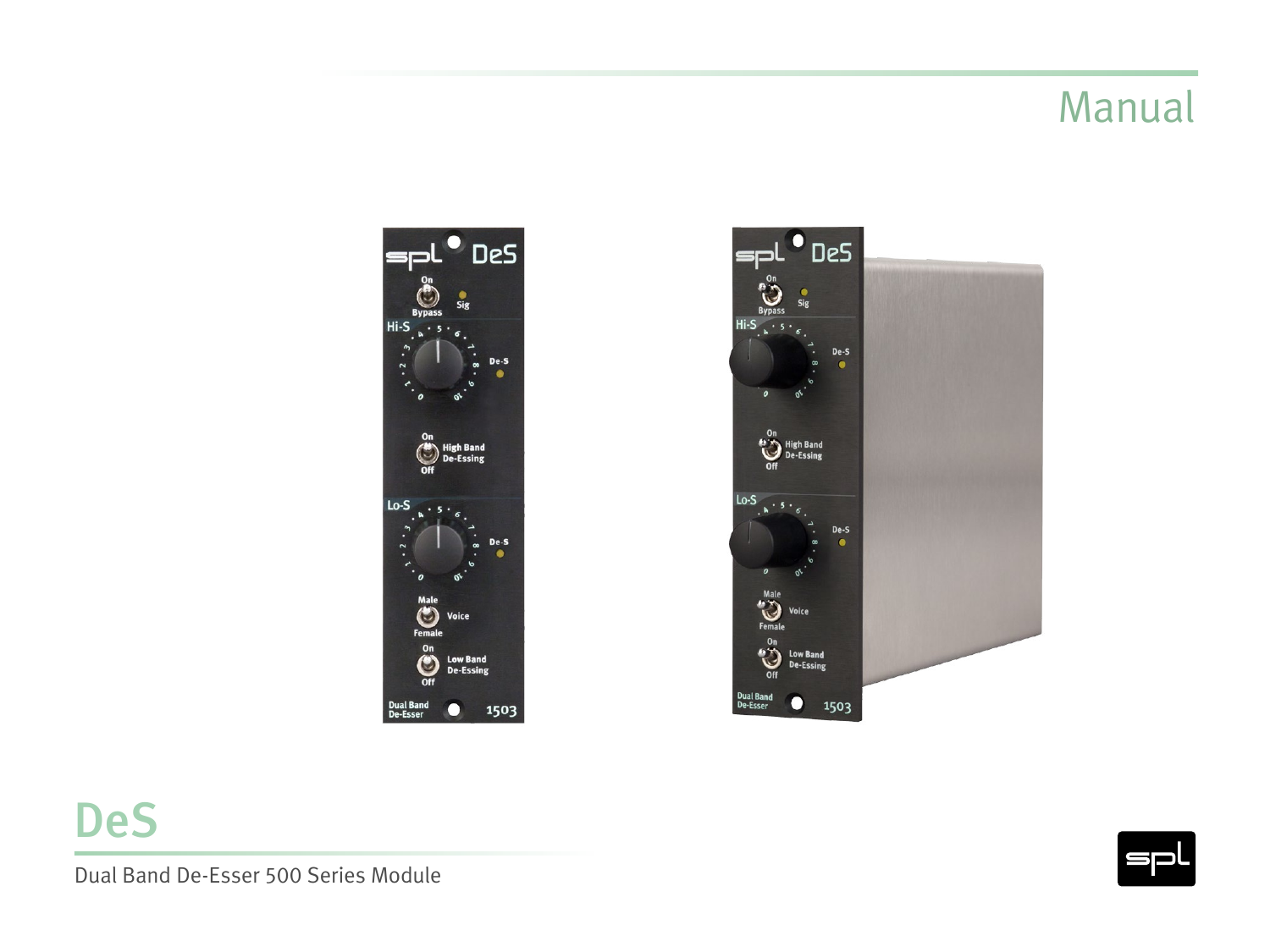# **Content**

#### <span id="page-1-0"></span>Note:

Click on a section or page number to immediately jump to that location.

| Content                             | C | <b>Control Elements</b>             | 8  |
|-------------------------------------|---|-------------------------------------|----|
| Version $1.0 - 02/2016$             | 3 | On/Bypass                           | 9  |
| Scope of Delivery                   | 4 | Hi-S                                | 10 |
| <b>Measurement &amp; Weight</b>     | 4 | $Lo-S$                              | 11 |
| Introduction                        | 5 | High Band/Low Band De-Essing On/Off | 12 |
| Welcome                             |   | Voice Male/Female                   | 13 |
| <b>Specifications</b>               | 6 | Signal-LED                          | 14 |
| General                             | 6 | <b>Symbols</b>                      | 15 |
| Input                               | 6 | <b>Security Advices</b>             | 16 |
| Output                              | 6 | <b>Declaration of CE Conformity</b> | 21 |
| <b>Installation</b>                 |   | Notes on Environmental Protection   | 22 |
| Installation into a 500 series rack |   | Contact                             | 23 |

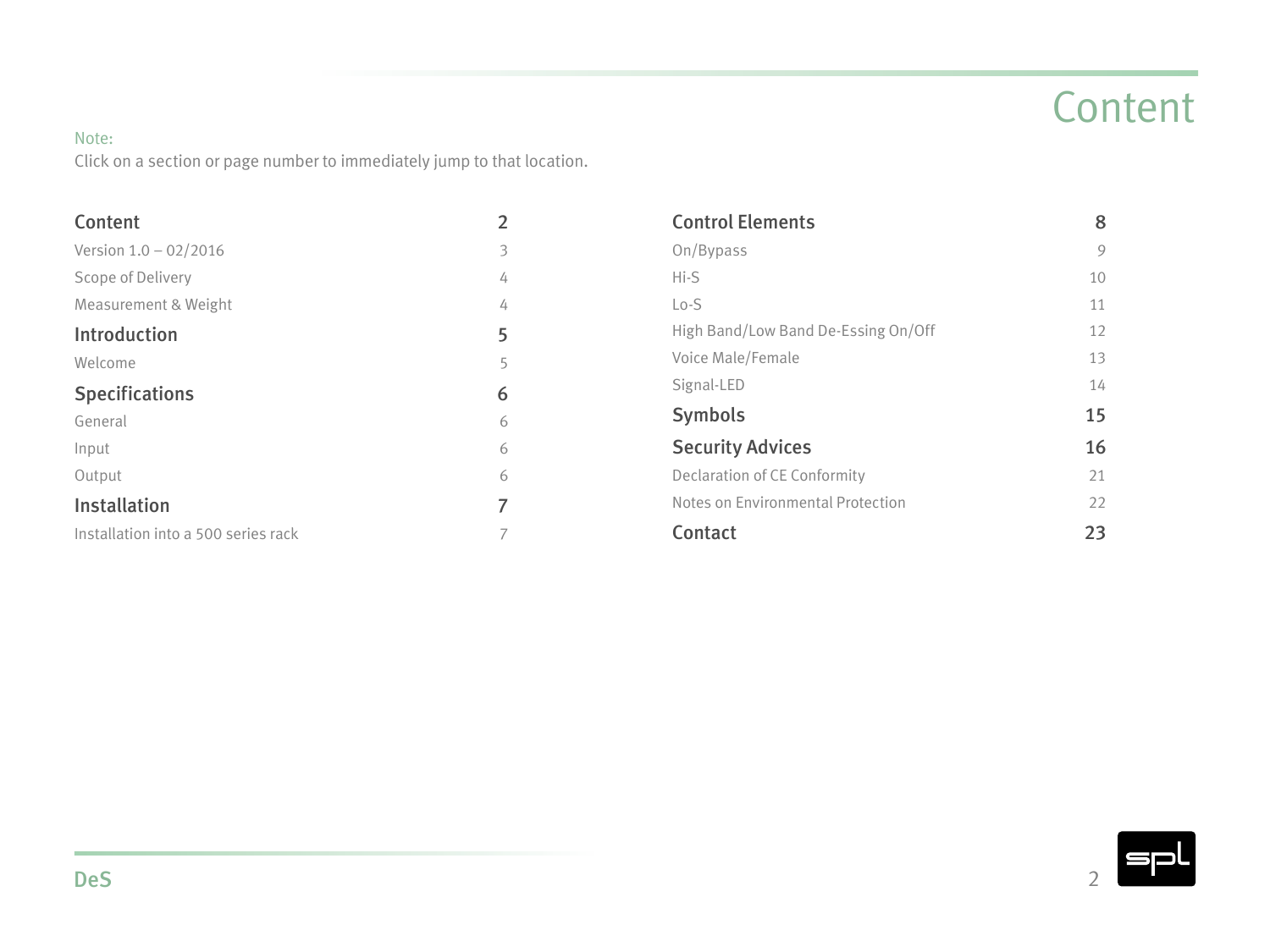## <span id="page-2-0"></span> $\blacktriangleright$  Version 1.0 – 02/2016

#### Developer: Wolfgang Neumann

This manual contains a description of the product SPL Dual Band De-Esser DeS. In no way it represents a guarantee of particular characteristics or results of use.

The information in this document has been carefully compiled and verified and, unless otherwise stated or agreed upon, correctly describes the product. Sound Performance Lab (SPL) continuously strives to improve its products and reserves the right to modify the product described in this manual at any time without prior notice.

This document is the property of SPL and may not be copied or reproduced in any manner, in part or fully, without prior authorization by SPL.



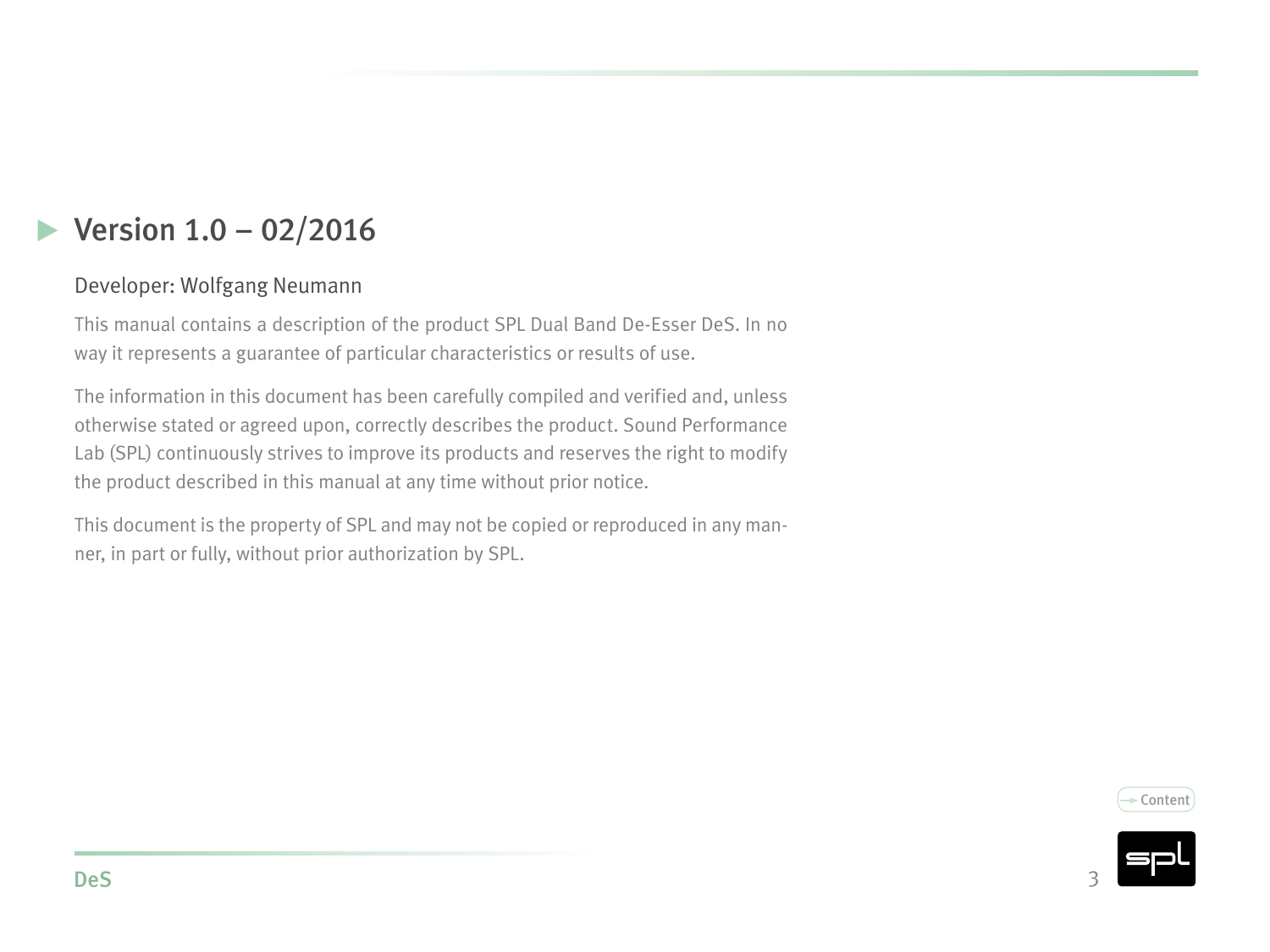#### <span id="page-3-0"></span>Scope of Delivery  $\blacktriangleright$

DeS – 500 Series Rack Module

Quickstart/Product Overview

#### Measurement & Weight  $\blacktriangleright$

Singe Slot 500 Series Rack Module

Weight: 1.53lbs (0.65kg)

Please keep the original packaging. In case of a service procedure the original packaging ensures a safe transport. It also serves as a safe packaging for your own transports if you do not use special transportation cases.



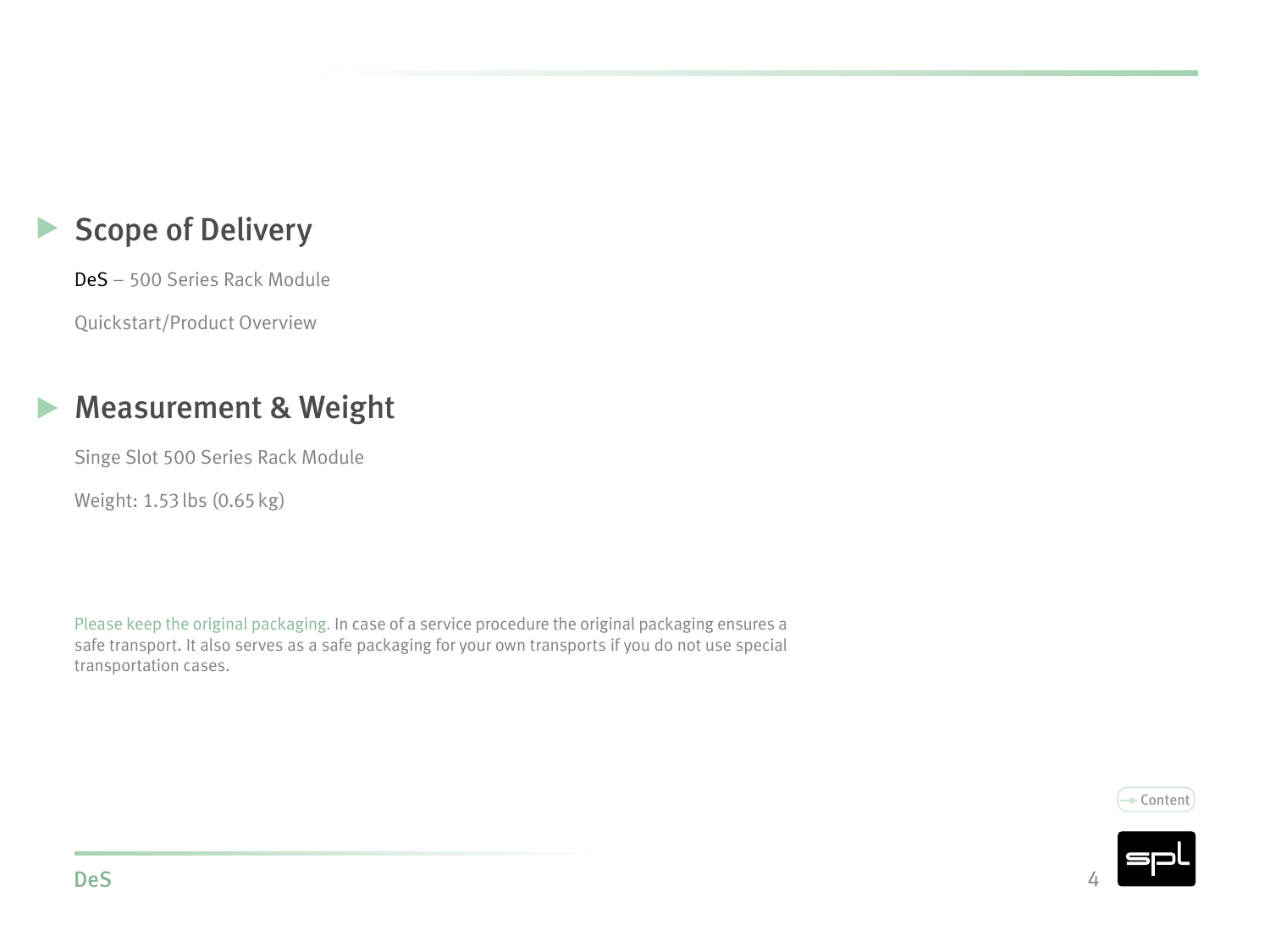# Introduction

#### <span id="page-4-0"></span>Welcome

and thank you for purchasing the Dual Band De-Esser DeS. Back in the 1990's, we developed an alternative way to process signals based on phase cancellation in order to reduce sibilance.

Unlike traditional compression methods, this procedure is much more unobtrusive and simplifies control to one single parameter. SPL's De-Esser quickly became a standard reference among recording studios, broadcast stations and live sound engineers.

The Dual Band De-Esser DeS expands on this concept by making use of two frequency bands that can be used independently or jointly. Two de-esser stages increase processing effectiveness without introducing audible artifacts. Focused processing with high and low bands makes it possible to process sibilant sounds with great precision. Furthermore, input signals are automatically adjusted so the processing is uniform, regardless of the distance between source and microphone. The Male/Female modes adapt processing in the lower band to male or female voices.

Now, the Dual Band De-Esser DeS is also available in 500 series format.



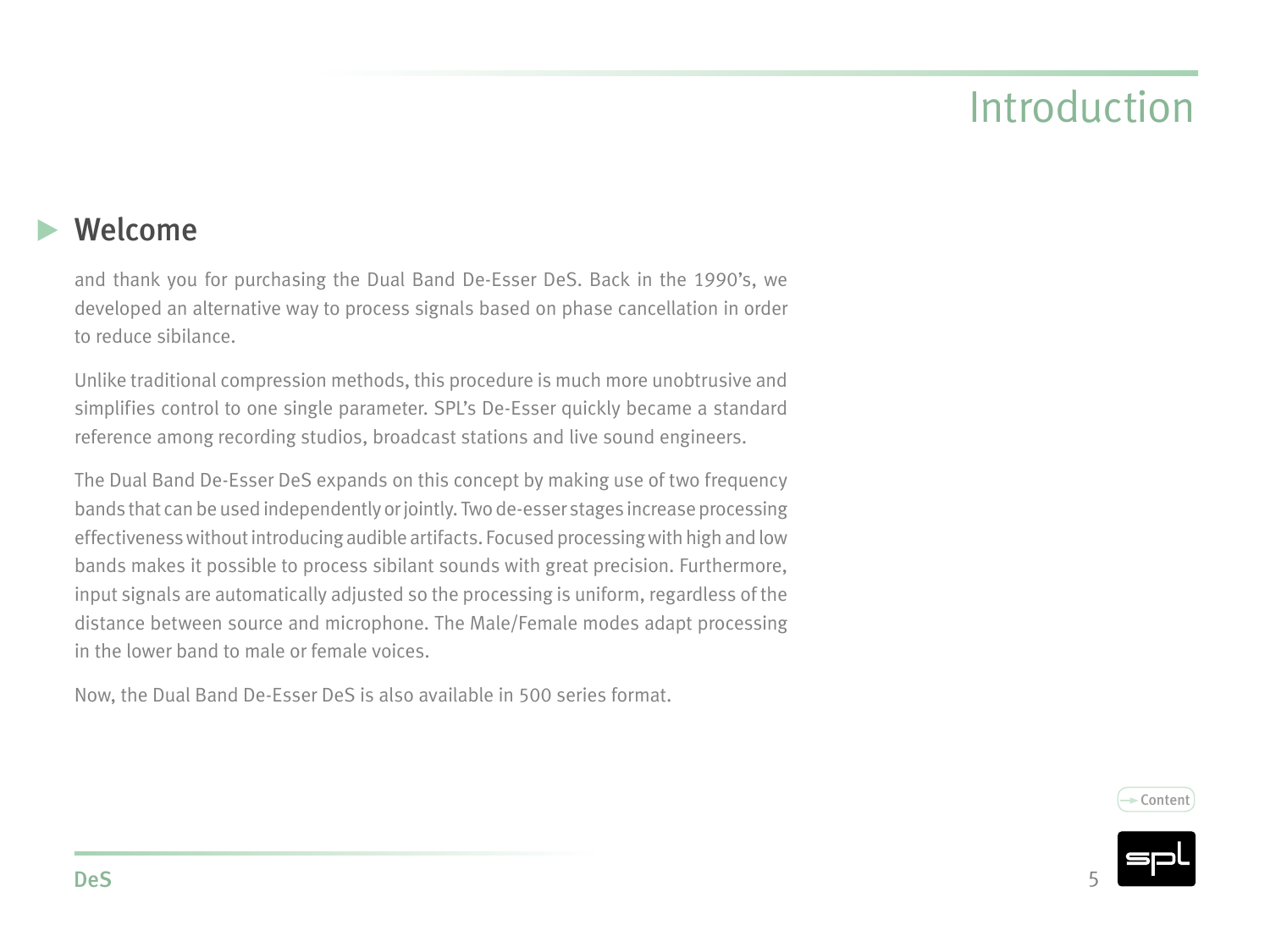# Specifications

### <span id="page-5-0"></span>General

Frequency Response: 10Hz - ›100kHz Noise: -93dBu (A-weighted) Dynamic Range: 116dB Common Mode Rejection Ratio: > 80dB (at 1kHz) Total Harmonic Distortion and Noise (THD+N): 0.03% (0dBu input level/unity gain) Current consumption: 30mA at +/- 16 Volt DC

#### Input

Electronically balanced Impedance: approx. 20kohms Max. Input Level: +22dBu

## **Output**

Electronically balanced Impedance: approx. 150ohms Max. Output Level: +22 dBu  $\rightarrow$  [Content](#page-1-0)



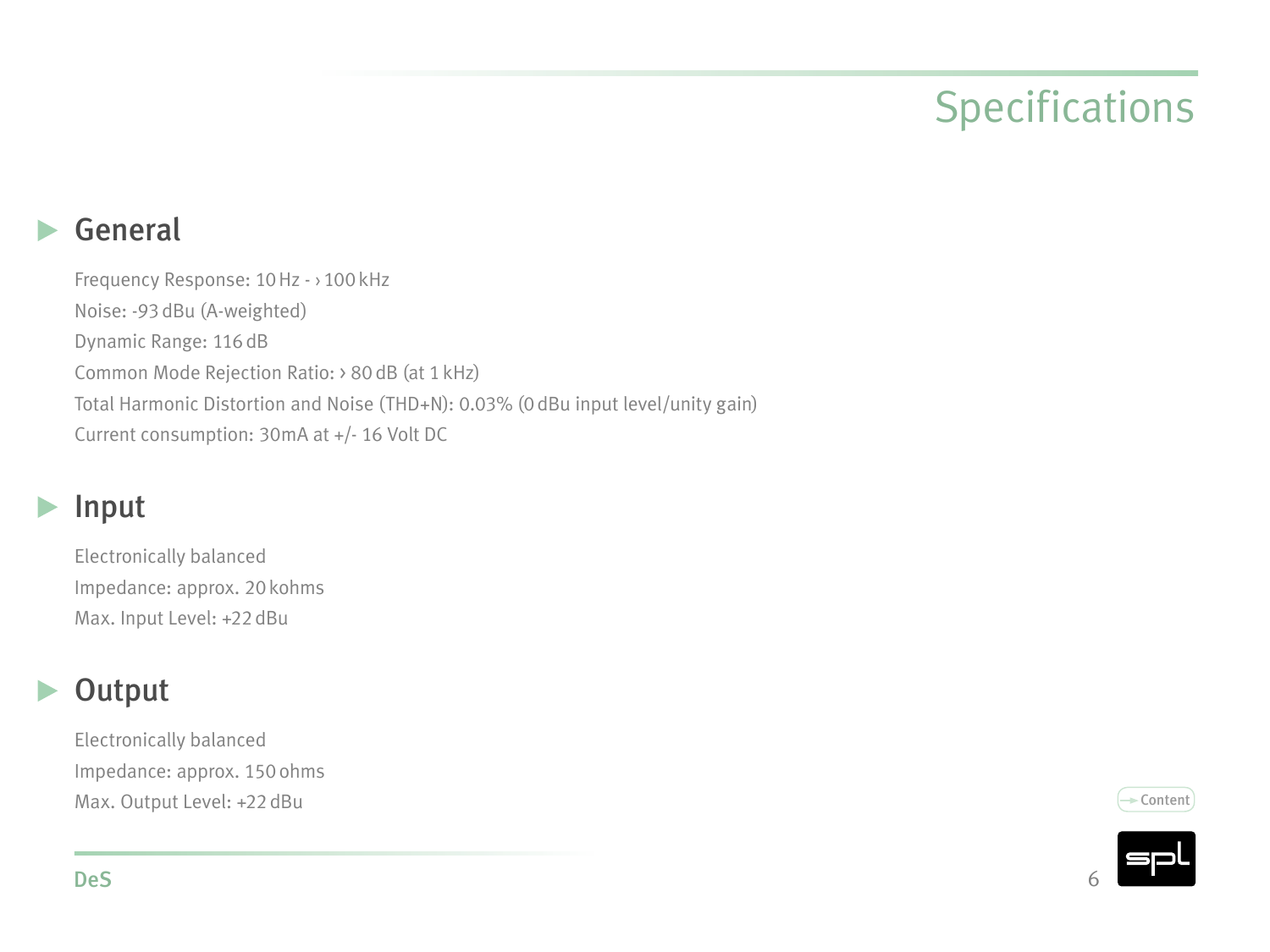# Installation

### <span id="page-6-0"></span>Installation into a 500 series rack

- Please read the manual that comes with the 500 series rack. You should gain all information necessary for the installation process.
- Your 500 series rack should be switched off and the power cable should not be connected.
- Insert the DeS module into a free slot of your rack. Make shure the connector of the DeS is precisely aligned with the rack connector.
- Press the DeS module carefully into the rack connector and tighten the screws.
- Connect the DeS module with your audio environment using the connections from your 500 series rack.
- Insert the power cable to the 500 series rack and switch it on.



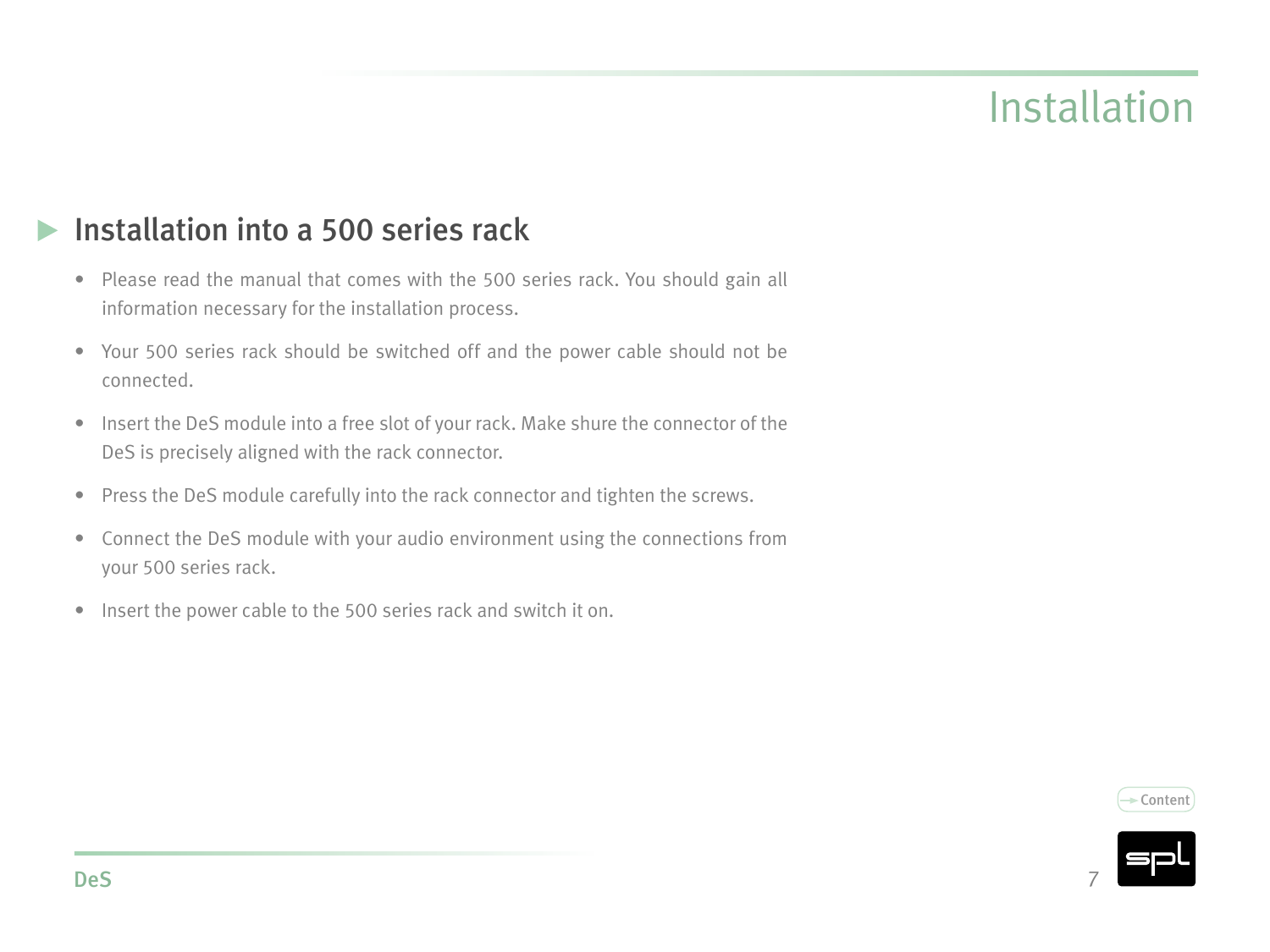<span id="page-7-0"></span>



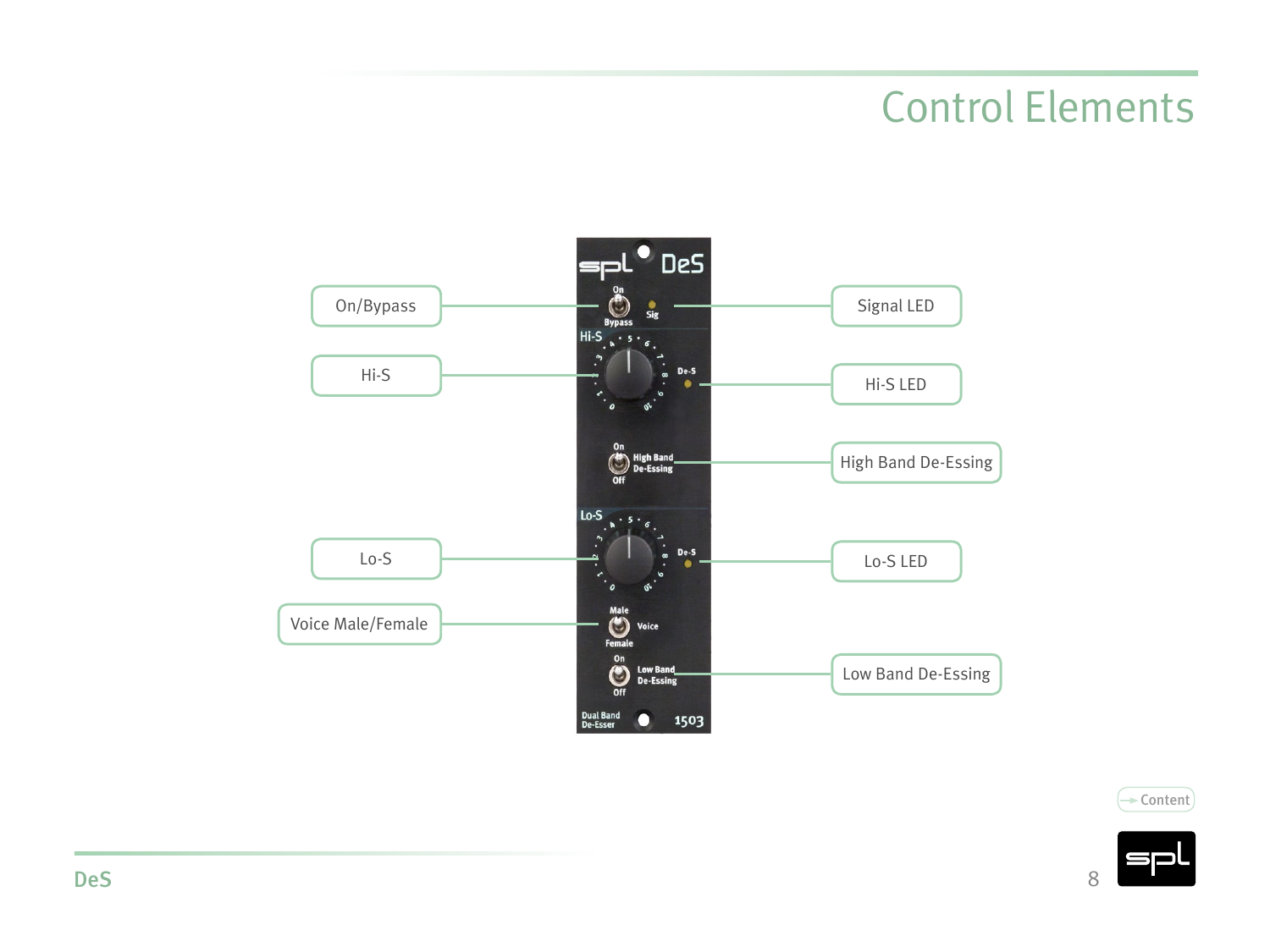#### <span id="page-8-0"></span>On/Bypass  $\blacktriangleright$

With the ON/Bypass button you can switch the DeS into the signal path. If the button is in position "On", the DeS is active. If the button is in position "Bypass", the audio signal passes through unprocessed.





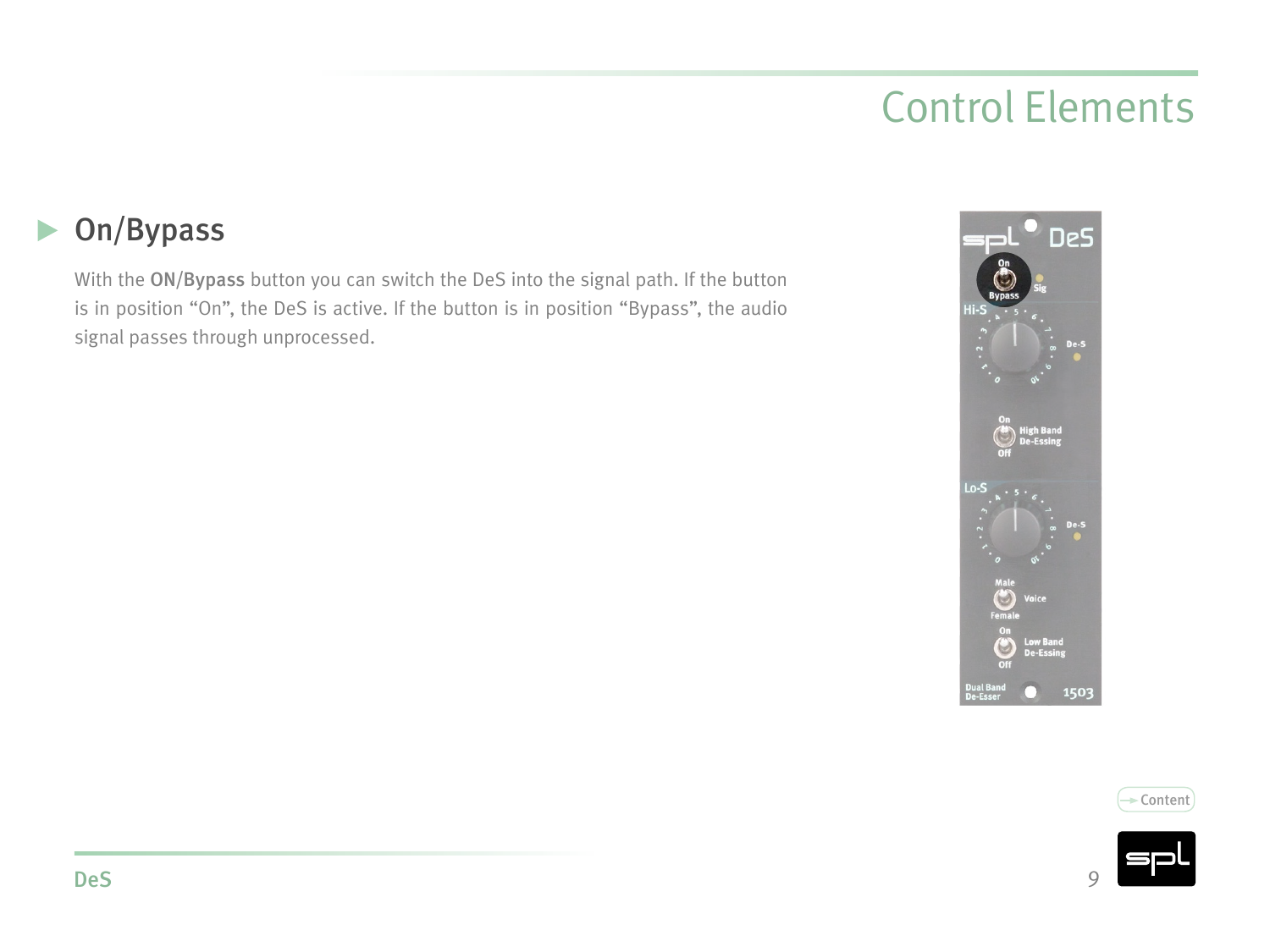## <span id="page-9-0"></span> $\blacktriangleright$  Hi-S

Use the Hi-S control to adjust the intensity of the sibilance reduction in the upper frequency range. The center frequency for sibilance recognition is set at 11.2kHz with a 3kHz bandwidth.

Scale values for the filter are displayed in dB. The actual reduction values, i.e. after phase cancellation, might be less.

Please note that the Voice Male/Female button has no effect on the high band de-esser.

In practice, for most applications, the best results are usually achieved when Hi-S setting is set between 3 and 7.





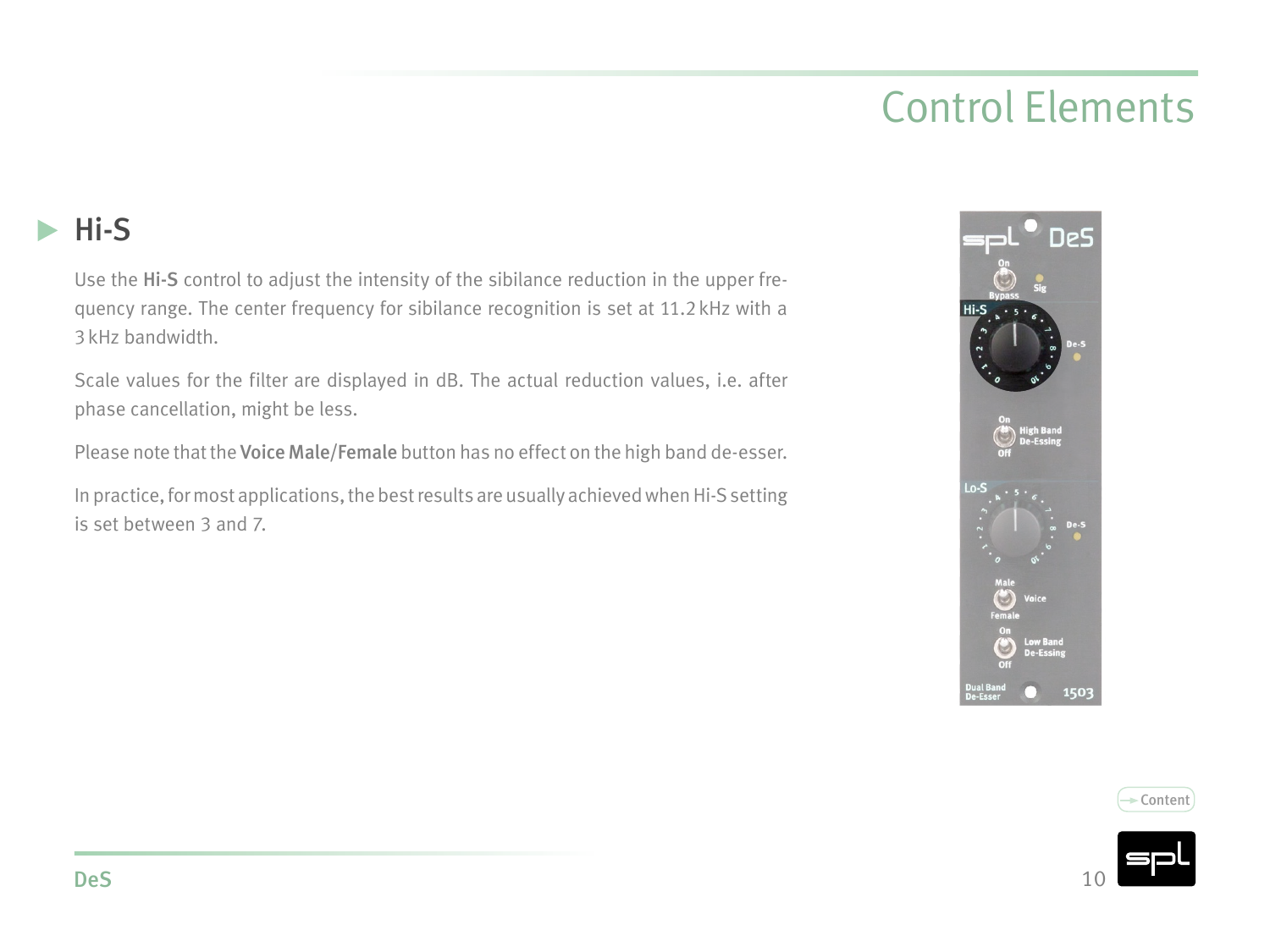### <span id="page-10-0"></span>Lo-S

Use the Lo-S control to adjust the intensity of the sibilance reduction in the lower frequency range. The center frequency for sibilance recognition is set at 7.6 kHz in Voice Female mode and 6.4 kHz in Voice Male mode. For more information, please refer to section ["Voice Male/Female" on page 13](#page-12-1). The bandwidth of the low band de-esser is 1.44kHz.

Scale values for the filter are displayed in dB. The actual reduction values, i.e. after phase cancellation, might be less.

In practice, for most applications, the best results are usually achieved when Lo-S setting is set between 3 and 7.





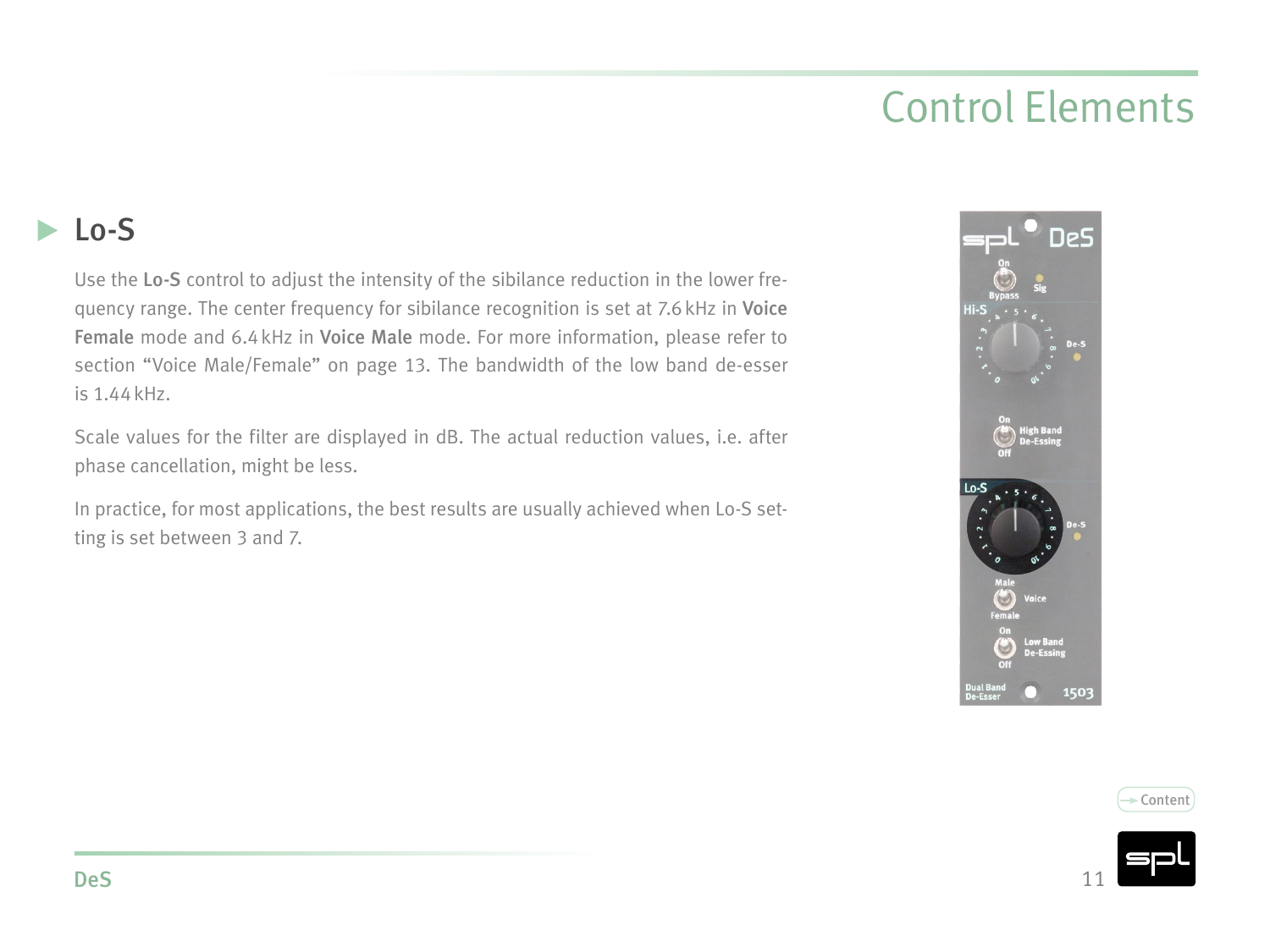## <span id="page-11-0"></span>High Band/Low Band De-Essing On/Off

Use the High Band De-Essing On/Off button to turn the Hi-S reduction on or off. Use the Low Band De-Essing On/Off button to turn the Lo-S reduction on or off.

You can use the two processing stages separately or jointly. They are connected in series as independent de-esser modules. The low band de-esser is set first in the chain.

If both de-essers are engaged, there is interaction between them: a signal already processed with the low band de-esser is different from the raw material that the high band de-esser would otherwise process.





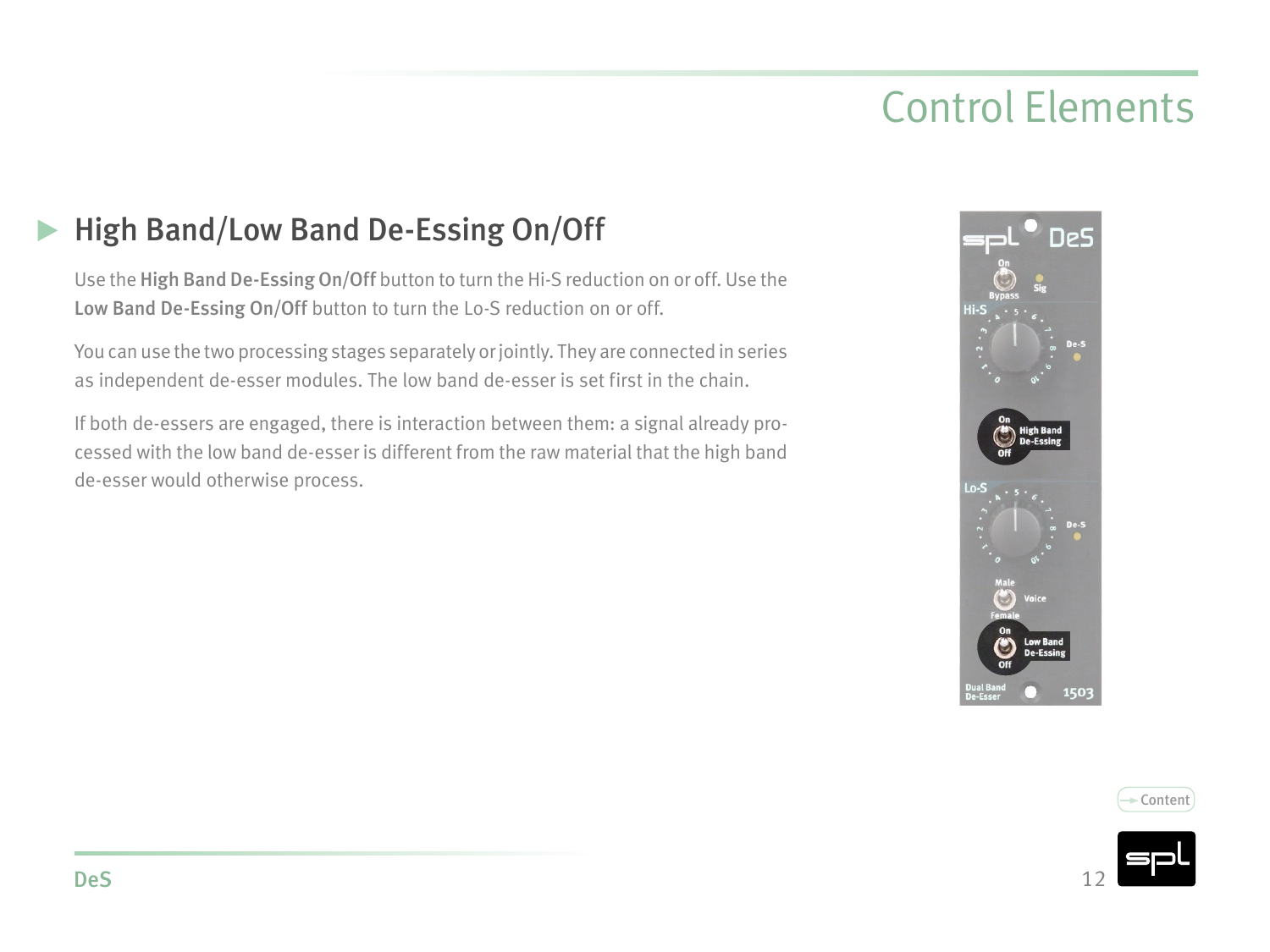## <span id="page-12-1"></span><span id="page-12-0"></span>**Voice Male/Female**

The Voice Male/Female switch allows you to adjust the Low Band De-Esser to the type of voice being processed. These values have been determined by practical experience, so that the processor adapts better to gender. Nevertheless, you cannot take for granted that these settings will suit every single male and female voice.

Consider the Male/Female function as an additional tool to help you set the Low Band De-Esser more precisely according to your needs. Always trust your ears to find the best settings.





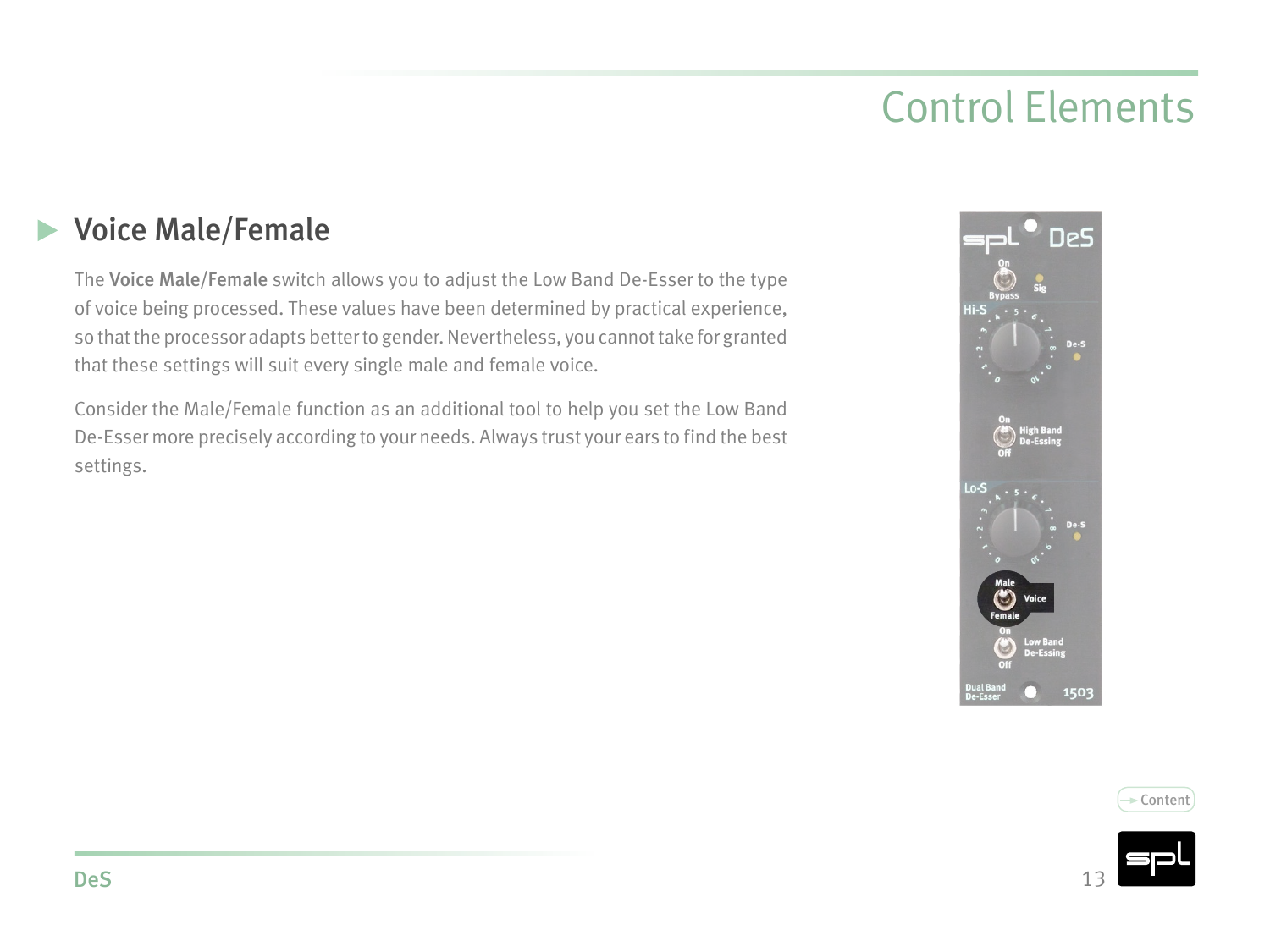#### <span id="page-13-0"></span>Signal-LED  $\blacktriangleright$

The signal LED (Sig) indicates that an audio signal reaches the input with a level above -20dB. This LED helps the operator especially in complex setups to determine immediately whether the Dual Band De-Esser DeS actually receives a signal.





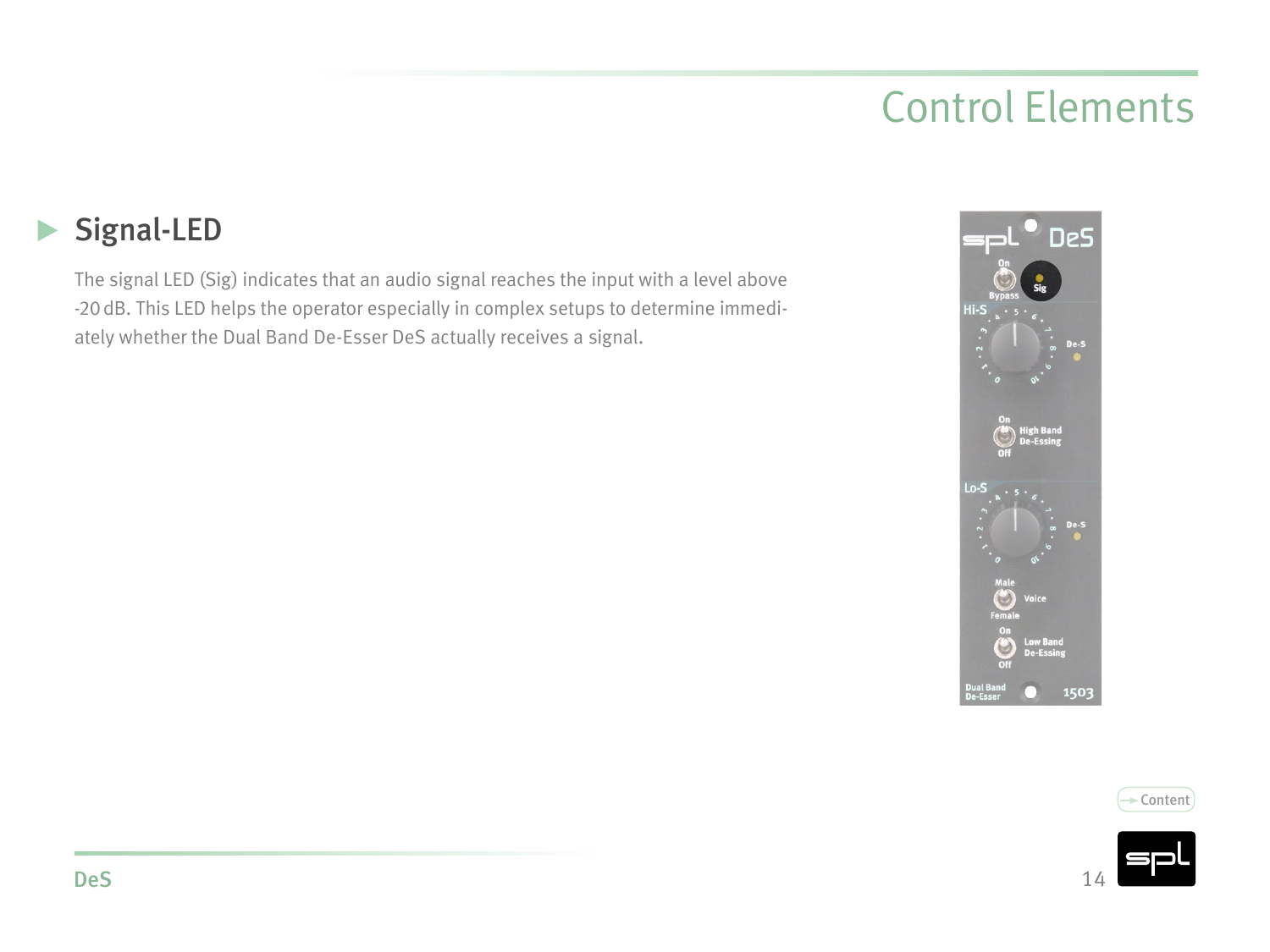# Symbols

### <span id="page-14-0"></span>Exclamation mark within a triangle

An exclamation mark within a triangle is intended to make you aware of important operational advice and/or warnings that must be followed.

Be especially attentive to these and always follow the advice they give.

#### Lightning symbol within a triangle

In this Manual a lightning symbol within a triangle warns you about the potential for dangerous electrical shocks – wich can also occur even after the device has been disconnected from a power source.

#### Symbol of a lamp

The symbol of a lamp directs your attention to explanations of important functions or applications.









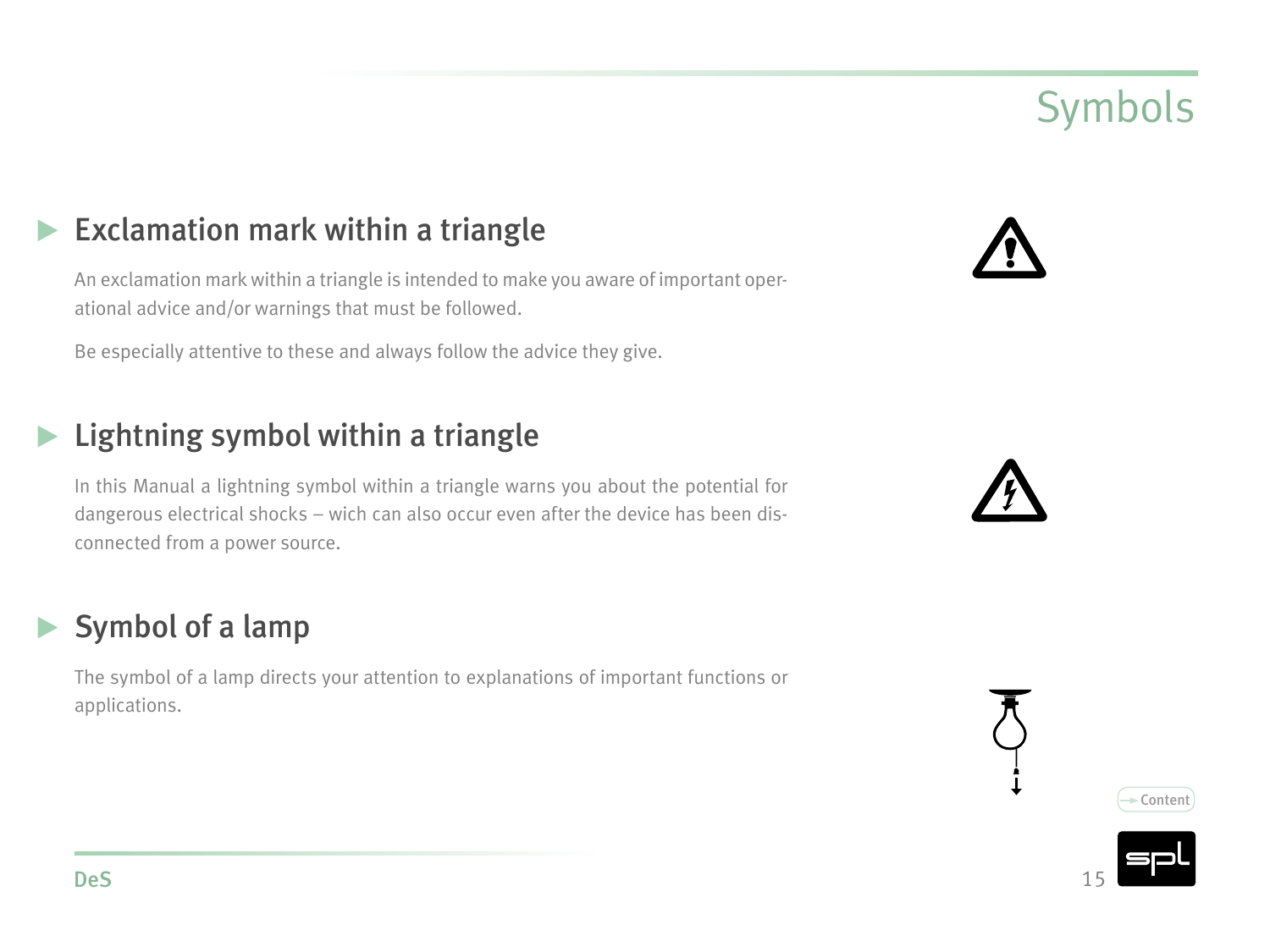<span id="page-15-0"></span>Only use the connections as described.

Other connections can lead to health risks and damage the equipment.

### Water and humidity

Do not use this device anywhere near water (for example in a bathroom, a damp cellar, near swimming pools, or similar environments). Otherwise your are dealing with an extremely high risk of fatal electrical shocks!

## Insertion of objects or fluids

Be careful to not insert any object into any of the chassis openings. You can otherwise easily come into contact with dangerous voltage or cause a damaging short circuit. Never allow any fluids to be spilled or sprayed on the device. Such actions can lead to dangerous electrical shocks or fire!







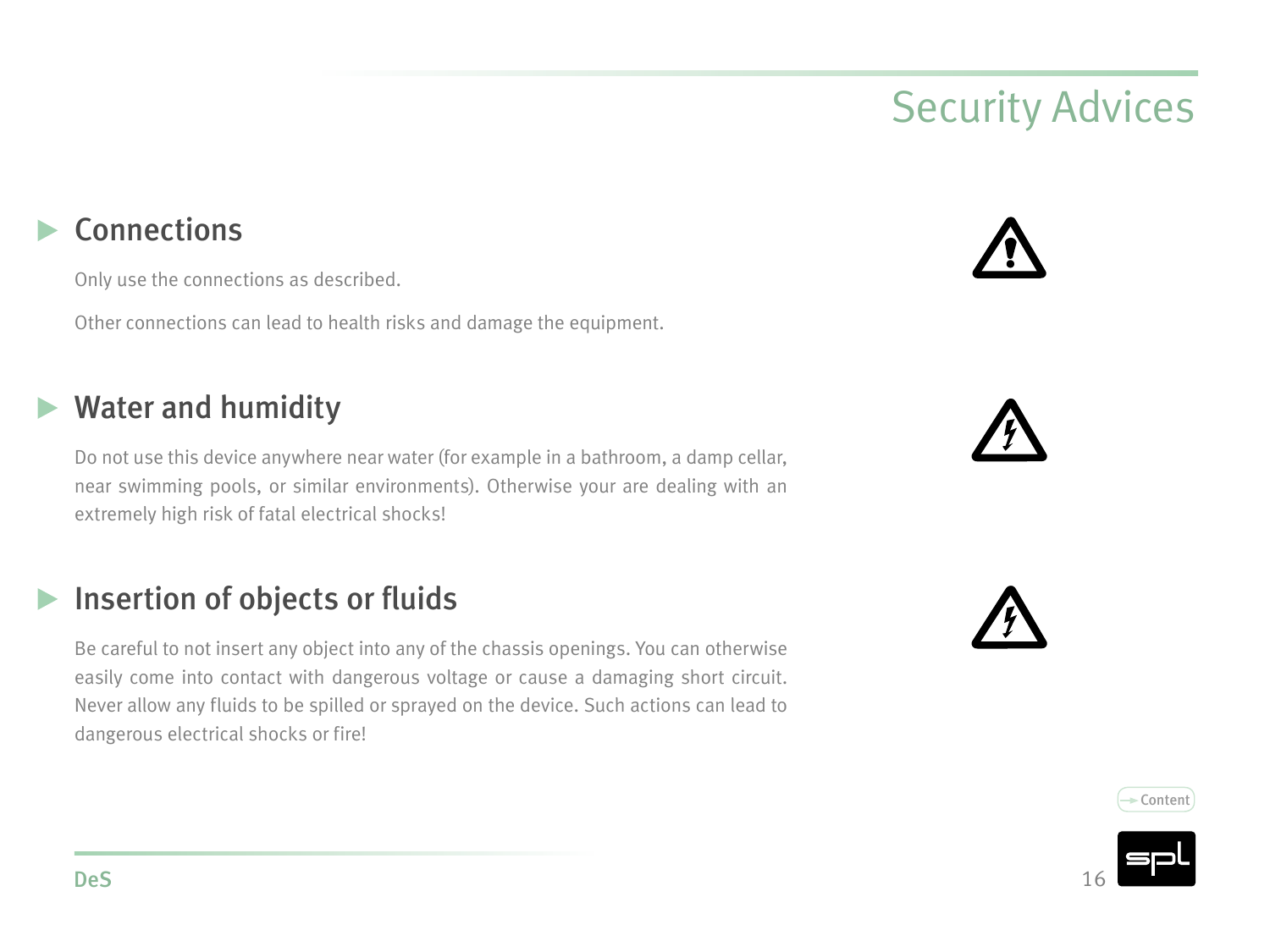### Air ventilation

Chassis openings offer ventilation and serve to protect the device from overheating. Never cover or otherwise close off these openings. Never place the device on a soft surface (carpet, sofa, etc.).

#### Electrical power

Operate the device only from power sources that can provide proper power. When in doubt about a source, contact your dealer or a professional electrician. To be certain you have isolated the device, disconnect all power and signal connections. Make sure that the power supply plug is always accessible. When not using the device for a longer period, make sure to unplug it from your wall power socket.

#### Opening the unit

Simply put: DON'T, if you are not a certified SPL technician or engineer. Really: Do not open the device housing, as there is great risk you will damage the device, or – even after being disconnected – you may receive a dangerous electrical shock.







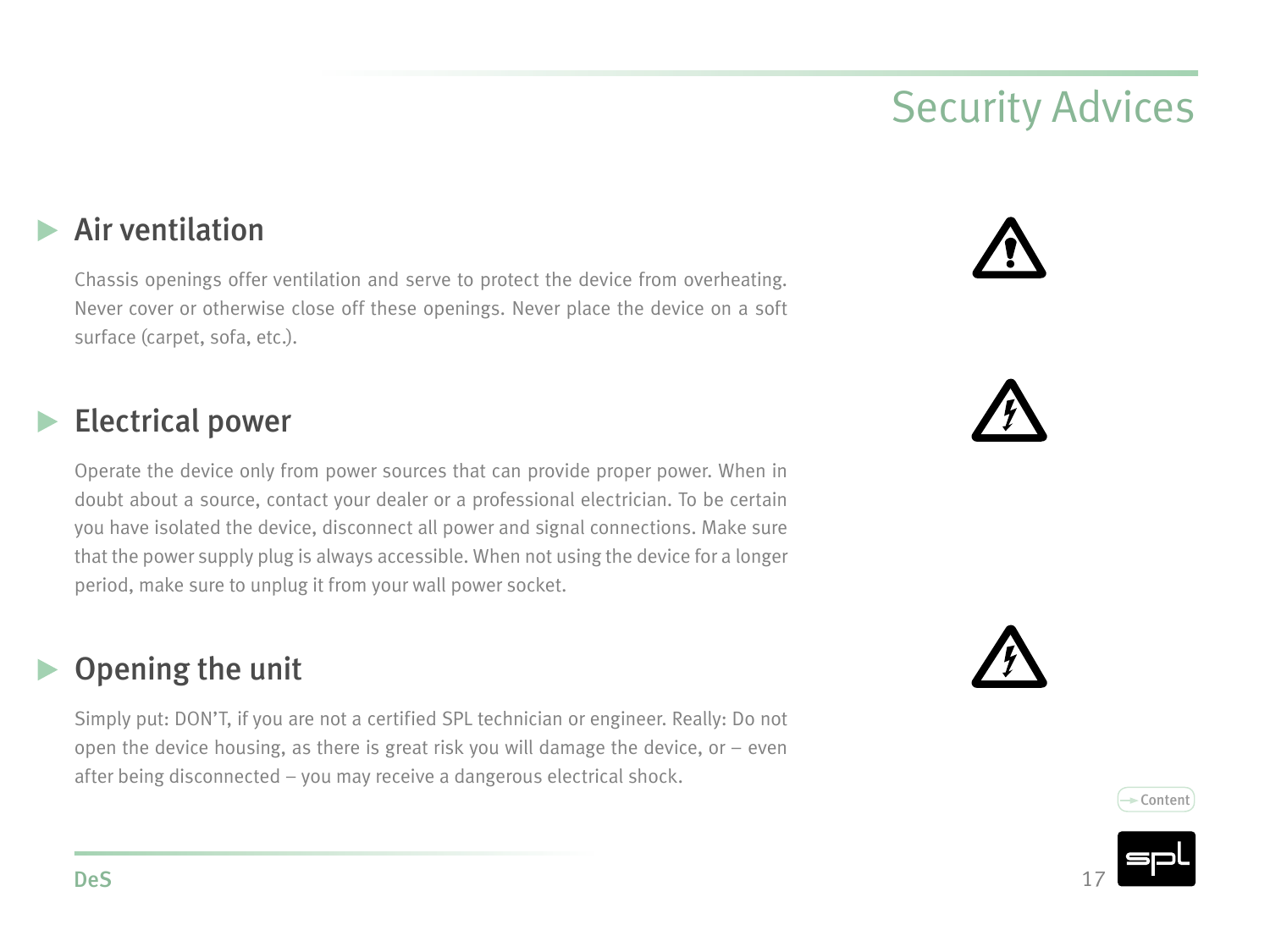#### Power connection overloads

Avoid any kind of overload in connections to wall sockets, extension or splitter power cords, or signal inputs. Always keep manufacturer warnings and instructions in mind.

Overloads create fire hazards and risk of dangerous shocks.

#### Lightning

Before thunderstorms or other severe weather, disconnect the device from wall power; do not do this during a storm in order to avoid life threatening lightning strikes.

Similarly, before any severe weather, disconnect all the power connections of other devices and antenna and phone/network cables which may be interconnected so that no lightning damage or overload results from such secondary connections.







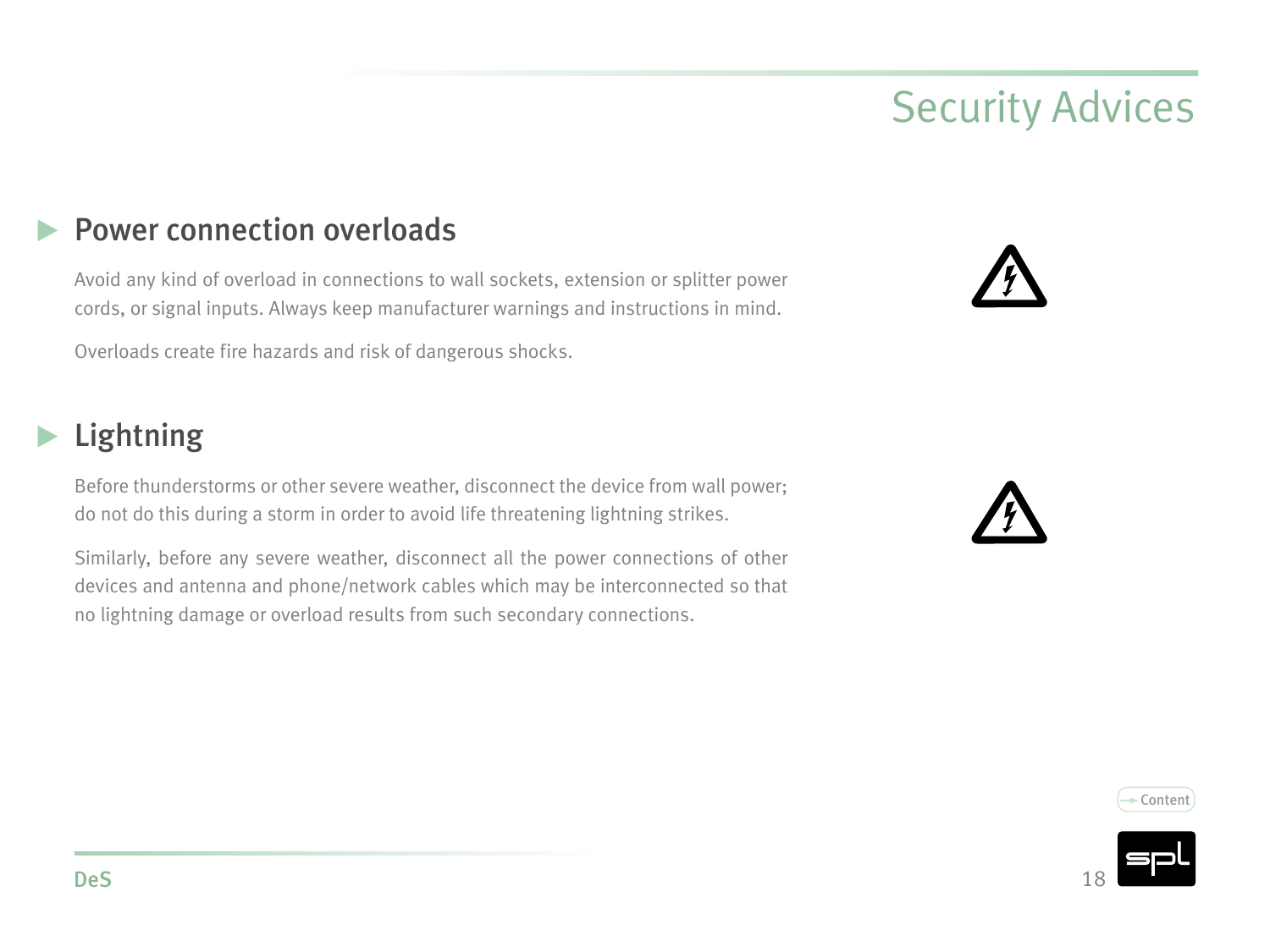### Controls and switches

Operate the controls and switches only as described in the manual. Incorrect adjustments outside safe parameters can lead to damage and unnecessary repair costs. Never use the switches or level controls to effect excessive or extreme changes.

#### Repairs

Unplug the unit from all power and signal connections and immediately contact a qualified technician when you think repairs are needed – or when moisture or foreign objects may accidentally have reached inside the housing, or in cases when the device may have fallen and shows any sign of having been damaged. This also applies to any situation in which the unit has not been subjected to any of these unusual circumstances but still is not functioning normally or its performance is substantially altered.

In cases of damage to the power supply and cord, first consider turning off the main circuit breaker before unplugging the power cord.





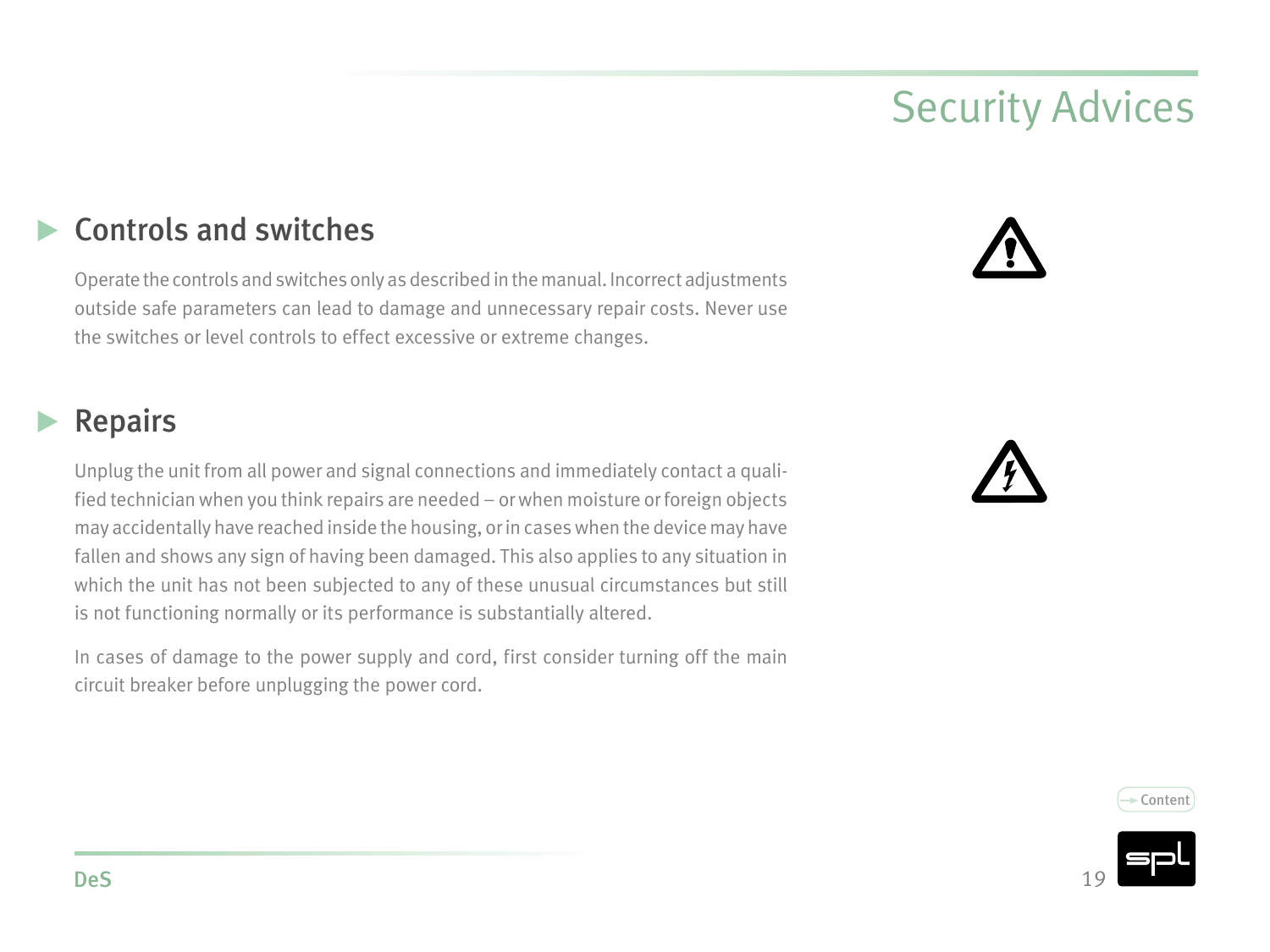## Replacement/substitute parts

Be sure that any service technician uses original replacement parts or those with identical specifications as the originals.

Incorrectly substituted parts can lead to fire, electrical shock or other dangers, including further equipment damage.

### Safety inspection

Be sure always to ask a service technician to conduct a thorough safety check and ensure that the state of the repaired device is in all respects up to factory standards.

### Cleaning

Do not use any solvents, as these can damage the chassis finish. Use a clean, dry cloth (if necessary, with an acid-free cleaning oil). Disconnect the device from your power source before cleaning.







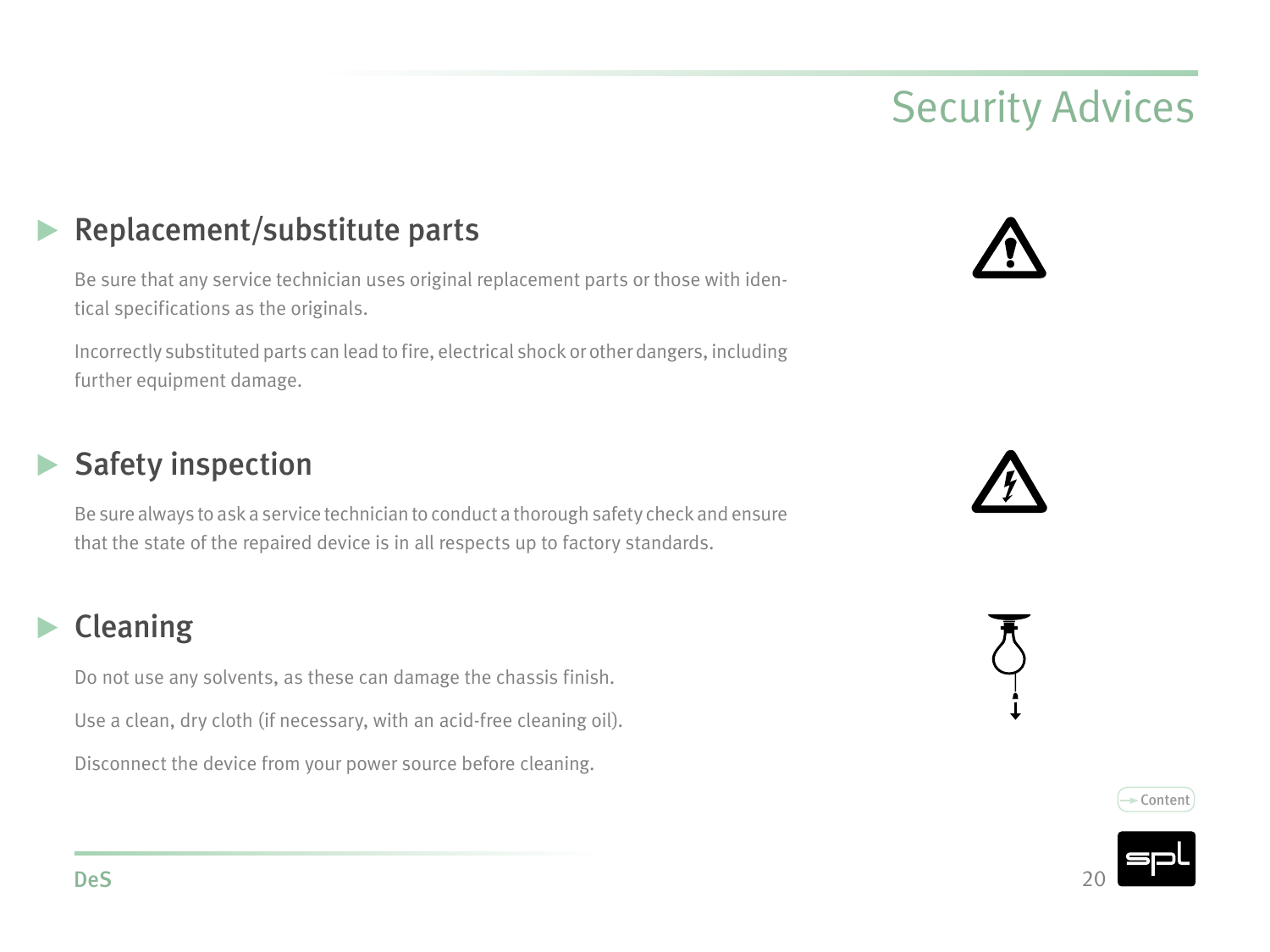## <span id="page-20-0"></span>Declaration of CE Conformity

The construction of this unit is in compliance with the standards and regulations of the European Community.

 $C<sub>f</sub>$ 



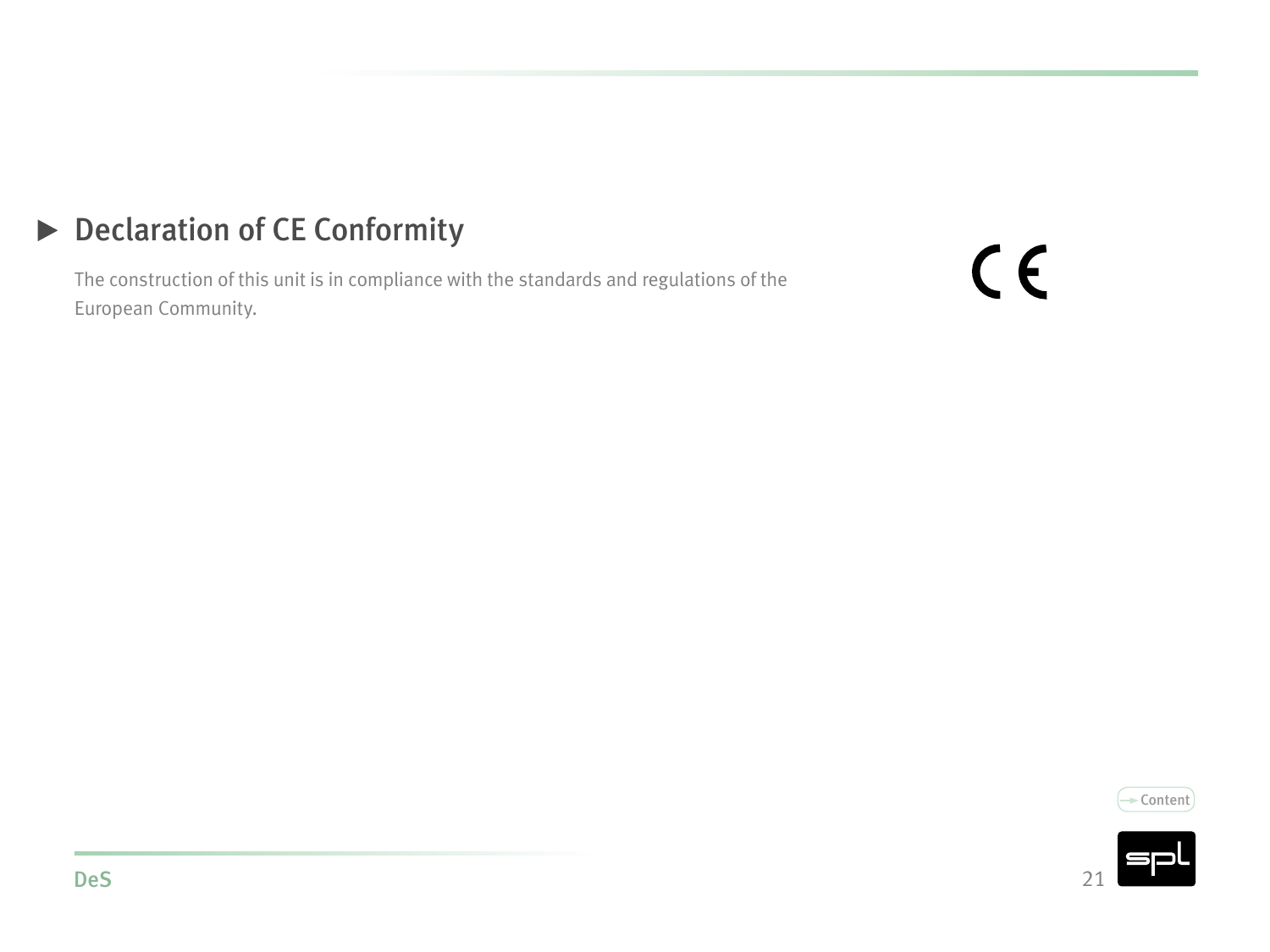## <span id="page-21-0"></span>▶ Notes on Environmental Protection

At the end of its operating life, this product must not be disposed of with regular household waste but must be returned to a collection point for the recycling of electrical and electronic equipment.

The wheelie bin symbol on the product, user's manual and packaging indicates that. The materials can be reused in accordance with their markings.

Through reuse, recycling of raw materials, or other forms of recycling of old products, you are making an important contribution to the protection of our environment.

Your local administrative office can advise you of the responsible waste disposal point.

WEEE Registration: 973 349 88